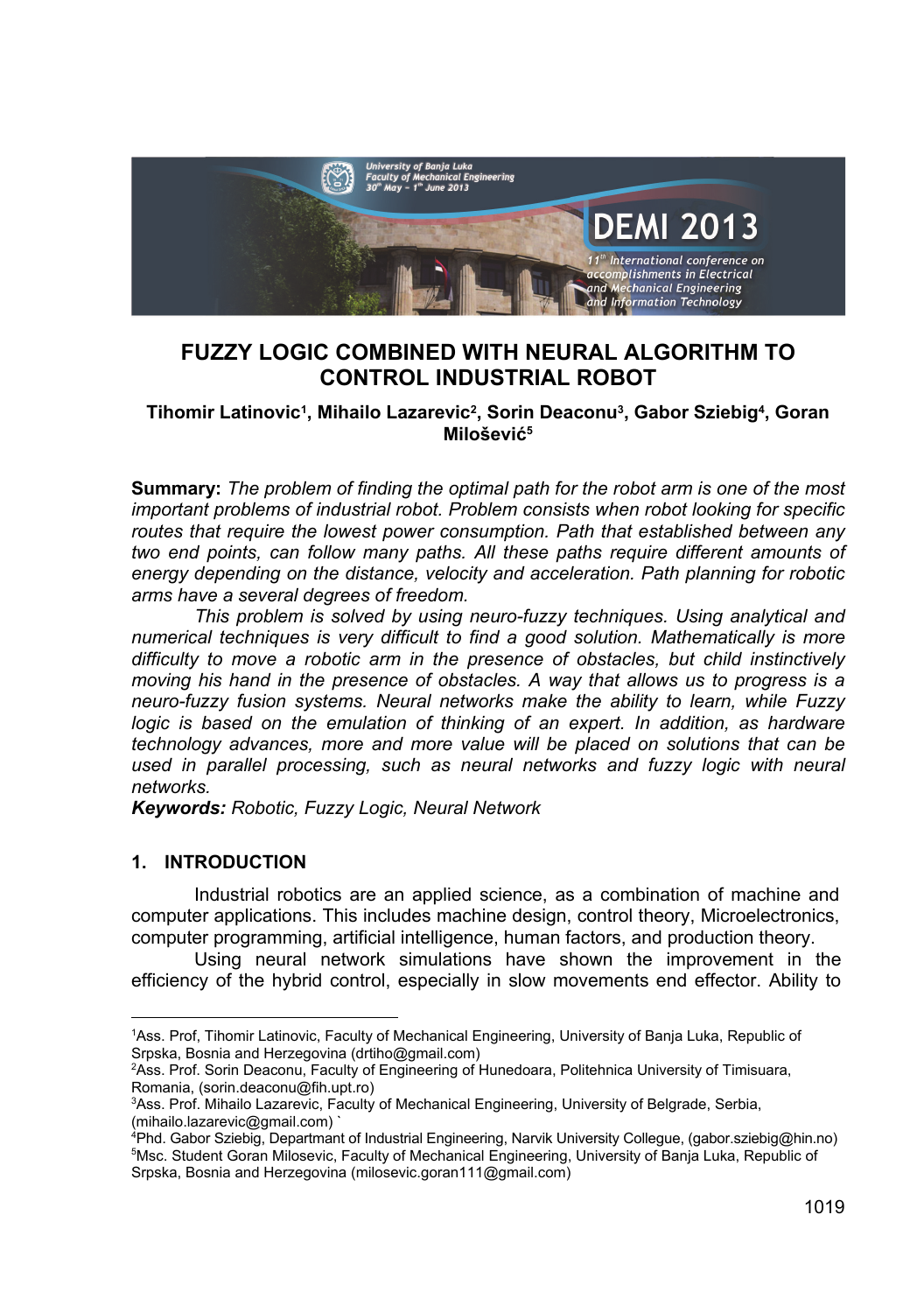move your hand around the obstacle and the find a goal is an skill for human beings. How to translating that skill into instructions for a robotic arm is basic task [1].

We have neuro-fuzzy systems involved in many science and technology applications, mainly in the last then years. It is evident that the evolution of intelligent systems is a neuro-fuzzy computing: Neural network recognize some patterns and together with fuzzy inference system, including human concepts. Neural networks and fuzzy logic systems are two of the most important directions of research in the field of artificial intelligence. Neural networks are the best learning opportunities. Fuzzy logic is a method of use of human skills and ways of thinking in the machine.

### **2. CONTROL OF ROBOTIC ARM**

The most common industrial robot is like a an robotic arm. A typical robotic arm is made up of seven metal segments, joined by six joints. The computer controls the robot by rotating individual motors connected to each joint. The problem is that of moving a robotic arm in the presence of an obstacle. For robots to become used in a wide range of applications, they must find the ability to work in unpredictable and changing environments.

In many applications, the training of a neural network requires a millions of iterative calculations. Network cannot always adequately learning the desired function. Fuzzy logic systems, on the other hand, acquire their knowledge from encoding a knowledge in a series of IF/THEN rules. The problem grove when systems have many inputs and outputs. Forming a rule base for large systems is very difficult [2].

We use mixed techniques to controlling robotic arm:

- 1. Fuzzy logic
- 2. Neural networks
- 3. Neuro-fuzzy systems

Using neuro-fuzzy techniques, a robotic arm can be trained to plan its movements to avoid a collision with obstacles.

## **3. FUZZY LOGIC**

The main part of a fuzzy expert system based on rules (FRBS) system is a set of IF-THEN rules, which are composed of stage commands and make a rule that is part of the system of decisions in the expert system. FRBS is composed of a knowledge base (KB), which include information provided by the expert in the form of the phase rule and Fazifikacijski interface, which transforms input data to the system and sets the stage for decision making, as well as defazifikacijski interface that translates the phase rule. FRBS structure of the system is as shown in Figure 1.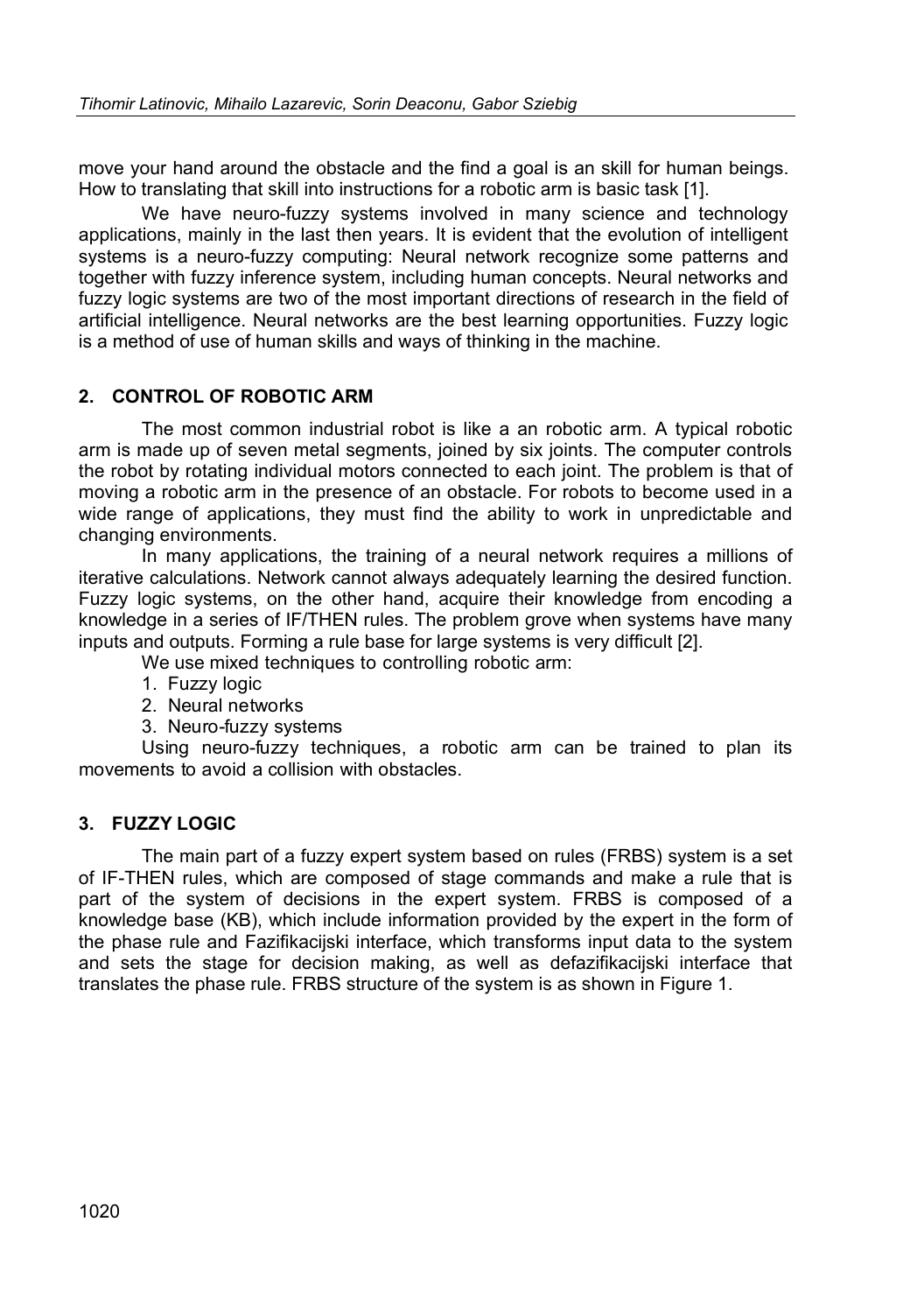

Fig. 1 *The generic structure of the fuzzy system* 

Fuzzy rules often take the place of a math model. Therefore, fuzzy logic is useful if a mathematical model of a process does not exist, is too difficult to encode, is too complex to be evaluated in real-time, or requires too much memory.

Other situations that may make fuzzy control advantageous are when there are high ambient noise levels, it is important to use inexpensive sensors, or it is important to use low precision microcontrollers [3]. They are easier to prototype and implement and simpler to describe and verify. They can be maintained and extended with greater accuracy in less time.

#### **4. NEURAL NETWORKS**

A neural network is a computational model of the brain. The most popular neural network is the multi-layer perceptron, which is a feed forward network. For artificial neural network to give any results it must be trained with series of examples and conditions. During the training neural network "learns" the governing relationships in given data sets e.g. input vectors to produce right solutions e.g. output vectors. For this purpose, back-propagation training algorithm is used. It is an iterative algorithm for minimizing the mean square error between predicted and desired output values [4].

Neural networks are composed solely of two elements – processing elements and interconnections. The processing elements are called neurons and the connections are termed synapses. A processing element generally has many inputs and a single output as shown in figure 2 [5]. There are two popular models of neural networks – the feed-forward model and the feedback model [6].

Most neural network applications involve training. Graded training provides the training input and a grade telling the network how close its output is to the desired output. The weights of the neuron inputs are adjusted during the learning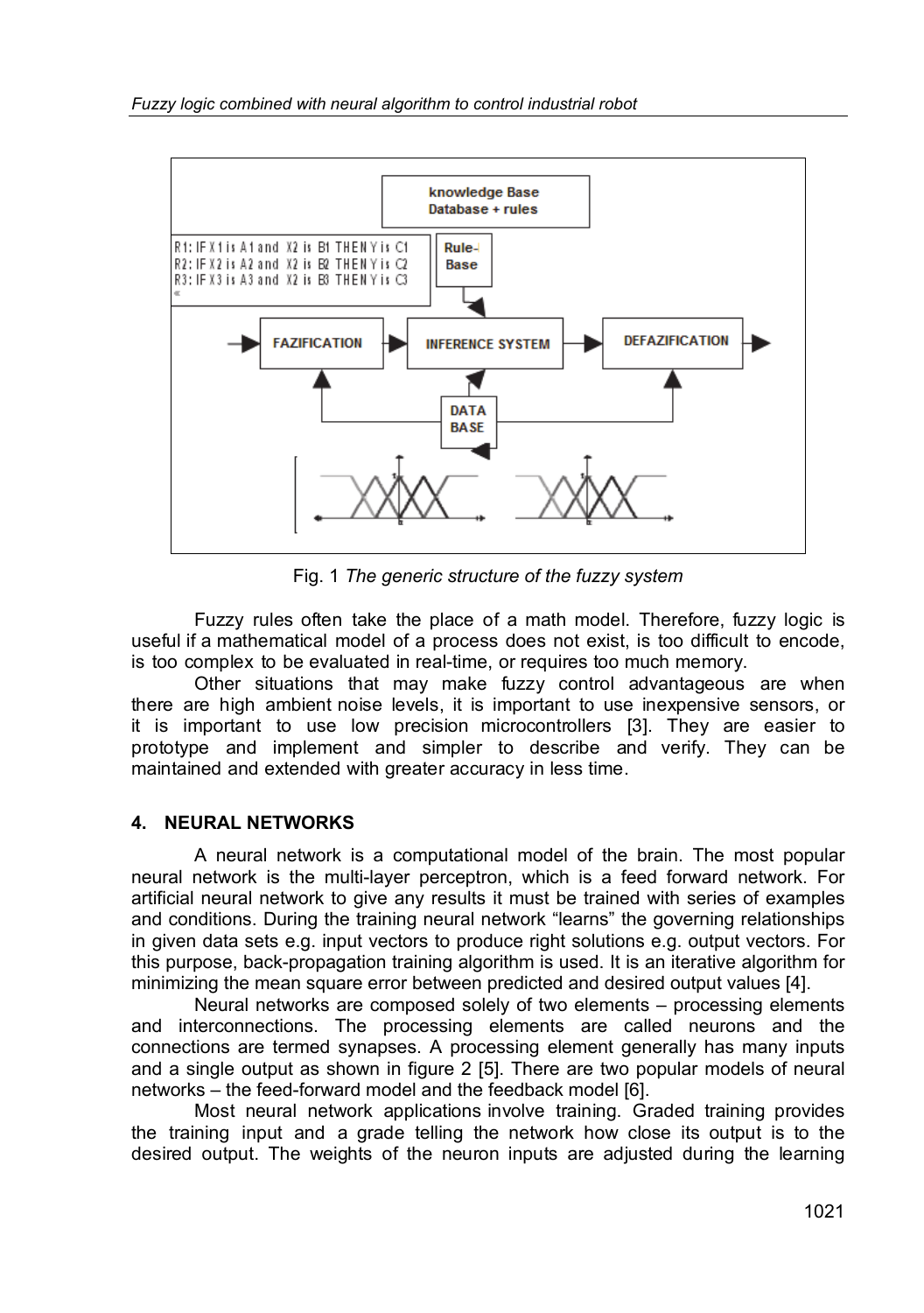process according to a learning law. Assuming a certain shape and finding the beginning and endpoints for the fuzzy values in a fuzzy set is a neural network optimization problem [7]. Figure 1-7 is a diagram of such a system



Fig. 2 *A fuzzy system whose membership functions is adjusted by a neural network*

## **5. NEURO FUZZY SYSTEMS**



Fig. 3 *Evolutionary neuro-fuzzy systems and applications* 

The neuro-fuzzy hybridisation represents by far the most fruitful and the most investigated strategy of integration in the context of Soft Computing. Both neural networks and fuzzy systems are dynamical, parallel processing systems that estimate input-output functions [11]. Fuzzy logic is capable of modelling vagueness, handling uncertainty and supporting human-type reasoning. Neural networks are capable of learning from scratch, without needing any a-priori intervention, provided that sufficient data are available or measurable. On the other hand, fuzzy systems make use of linguistic knowledge of the process, which can be supplied by human experts.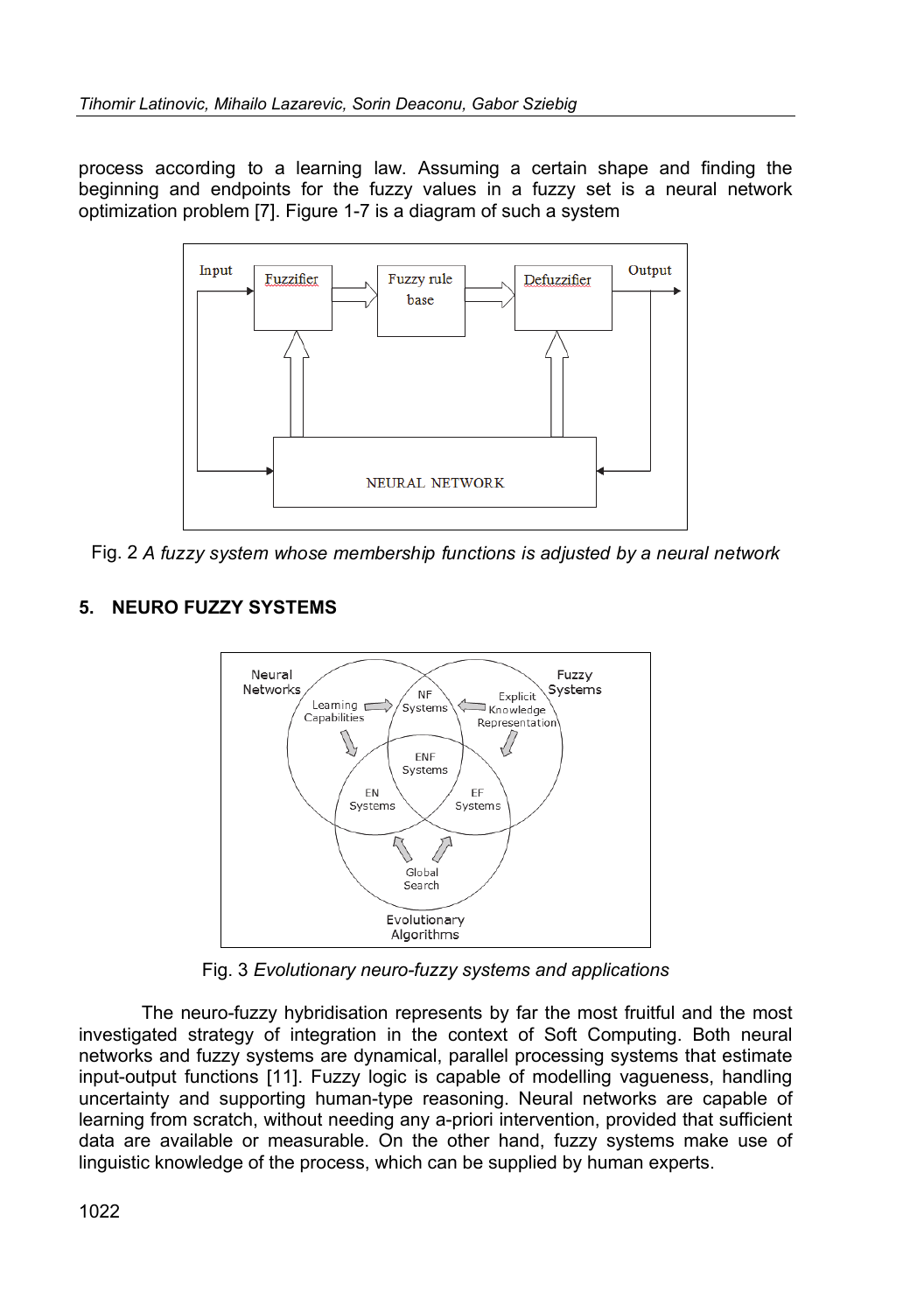Neuro-fuzzy approach combines two powerful computing disciplines: Adaptive neural networks and fuzzy set theory. Neural networks are well known for its ability to learn and adapt to unknown or changing environment to achieve better performance. The fusion of neural networks and fuzzy logic in neuro fuzzy models provide learning as well as readability. Control engineers find this useful, because the models can be interpreted and supplemented by process operators [12].

## **6. CONCLUSION**

Neuro-fuzzy hybrid technology is becoming an important part of intelligent systems. With NFT have the opportunity to learn how to control the process with a very large part of the statement. This system is an industrial robot industry. In this paper, a neuro-fuzzy controllers are trained to look up example robot arm control human team. Membership function definitions are an important part of the neuro-fuzzy system. The final training error is reduced by 50% increase in the number of phase values in a fuzzy set.

Second, the fuzzification of a neural network's inputs and outputs allows neural networks to learn more complex functions than ever before.The performance of the neuro-fuzzy controllers in this specific application, however, is less than perfect. Programming some heuristic rules into the control of the arm could improve performance. A large percentage of the "failures" resulted from the controller attempting to move past the physical joint constraints. The control program could move the arm away from such limitations. Another situation that decreases performance occurs when the arm starts oscillating between two points.

The use of neuro-fuzzy systems for control has been examined. It is the opinion of this researcher that fuzzification of a neural network's inputs and outputs will become standard procedure in neural network applications. This work can be extended to a robot having more degrees of freedom as well as there can be more constraints i.e. while working more than one obstacle should be avoided.

In this paper we have presented the robotics kinematics manipulator problem and discussed the kinematics in the contest of soft computing techniques like fuzzy, neural network and genetic algorithms. It is concluded that in the presence of several optimization attributes for a physical system of higher order manipulator, soft computing techniques are alternatives to find the solutions of kinematics problem. Various soft computing techniques have their own advantages as neural networks required complete information of the system and required training whereas fuzzy and genetic algorithms required less information of the system and easy to implement.

## **REFERENCES**

#### **Journal Papers:**

- [1] G.C.S. Lee, "*Robot Arm Kinematics, Dynamics and Control*," Computer, 15(12), p. 62-79,1982.
- [2] Andeen, Gerry B., ed. "*Robot Design Handbook*". McGraw-Hill Book Company: USA, p. 120-122, 1988.